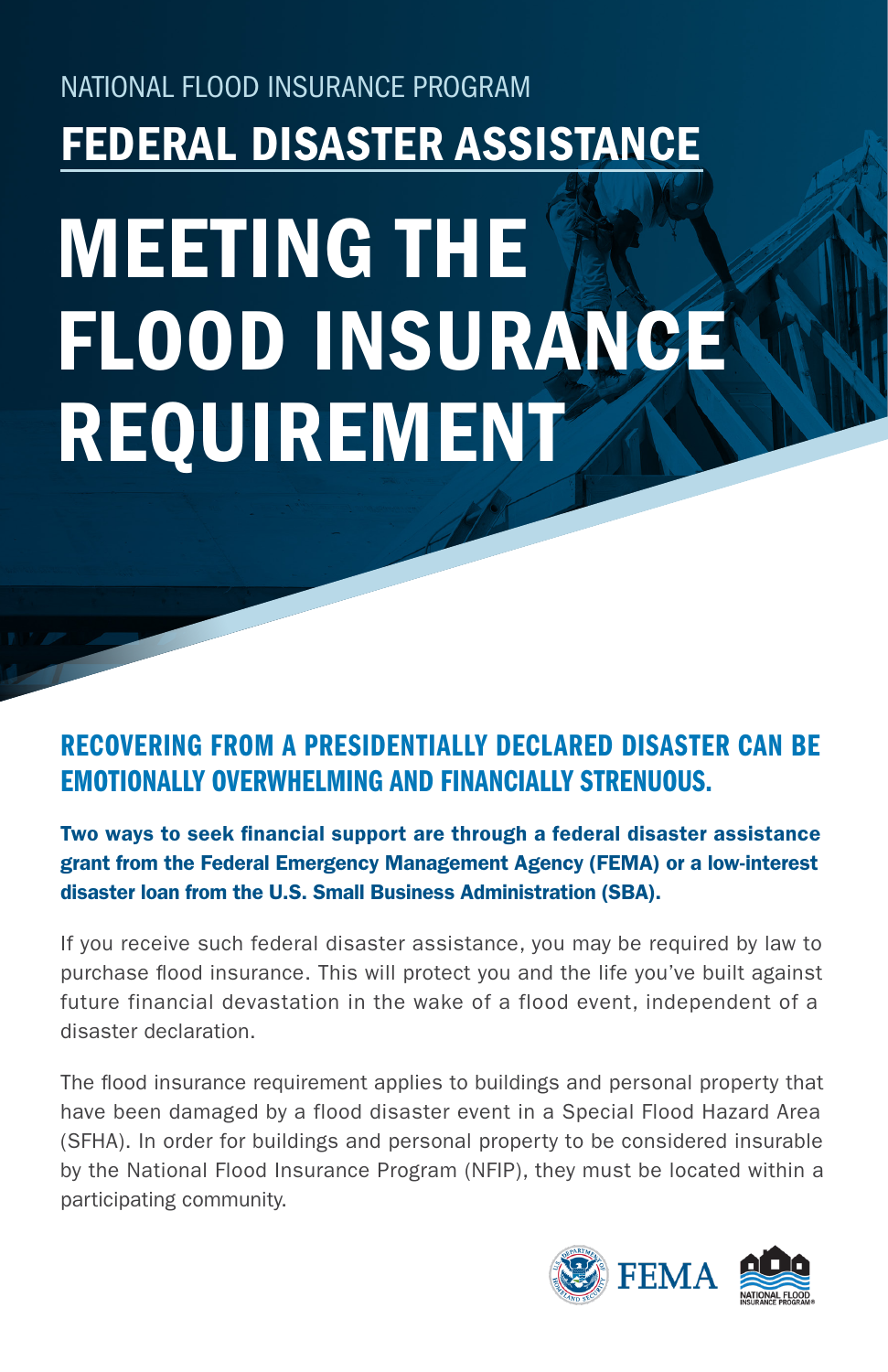There are two ways to meet the requirement: FEMA may purchase a Group Flood Insurance Policy (GFIP) on your behalf or you may purchase a Standard Flood Insurance Policy (SFIP).

#### GROUP FLOOD INSURANCE POLICY (GFIP)

This policy is issued following a presidential disaster declaration. It is only available to individuals who received federal disaster assistance through FEMA's Individuals and Households Program (IHP). You cannot purchase a GFIP independently.

There is no out-of-pocket cost to obtain a GFIP. FEMA may pay the cost of the policy (currently \$2,400 for the three-year policy term) directly to the NFIP from your IHP disaster assistance grant. If the cost of a GFIP exceeds your remaining IHP Assistance available, you will not be eligible for a this flood insurance policy. Instead, you will need to purchase an individual flood insurance policy on your own (see next page).

To be considered for a GFIP certificate which serves as your individual proof of insurance under the master GFIP policy, you must meet the following conditions:

- Your property and the damaged items have been verified by FEMA as damaged by flooding and insurable under the NFIP;
- You did not have flood insurance coverage at the time of the disaster;
- Your damaged residence is located in an SFHA;
- Your damaged residence is not located in a sanctioned community, Costal Barrier Resources System area, or Otherwise Protected Area;
- You do not have a previous requirement to maintain flood insurance as a condition of receiving federal disaster assistance for flood damaged property;
- You received IHP assistance for the repair or replacement of the property damaged by flooding, triggering a requirement for you to obtain and maintain flood insurance on the property; and
- You applied for a U.S. SBA low-interest disaster loan and did not qualify.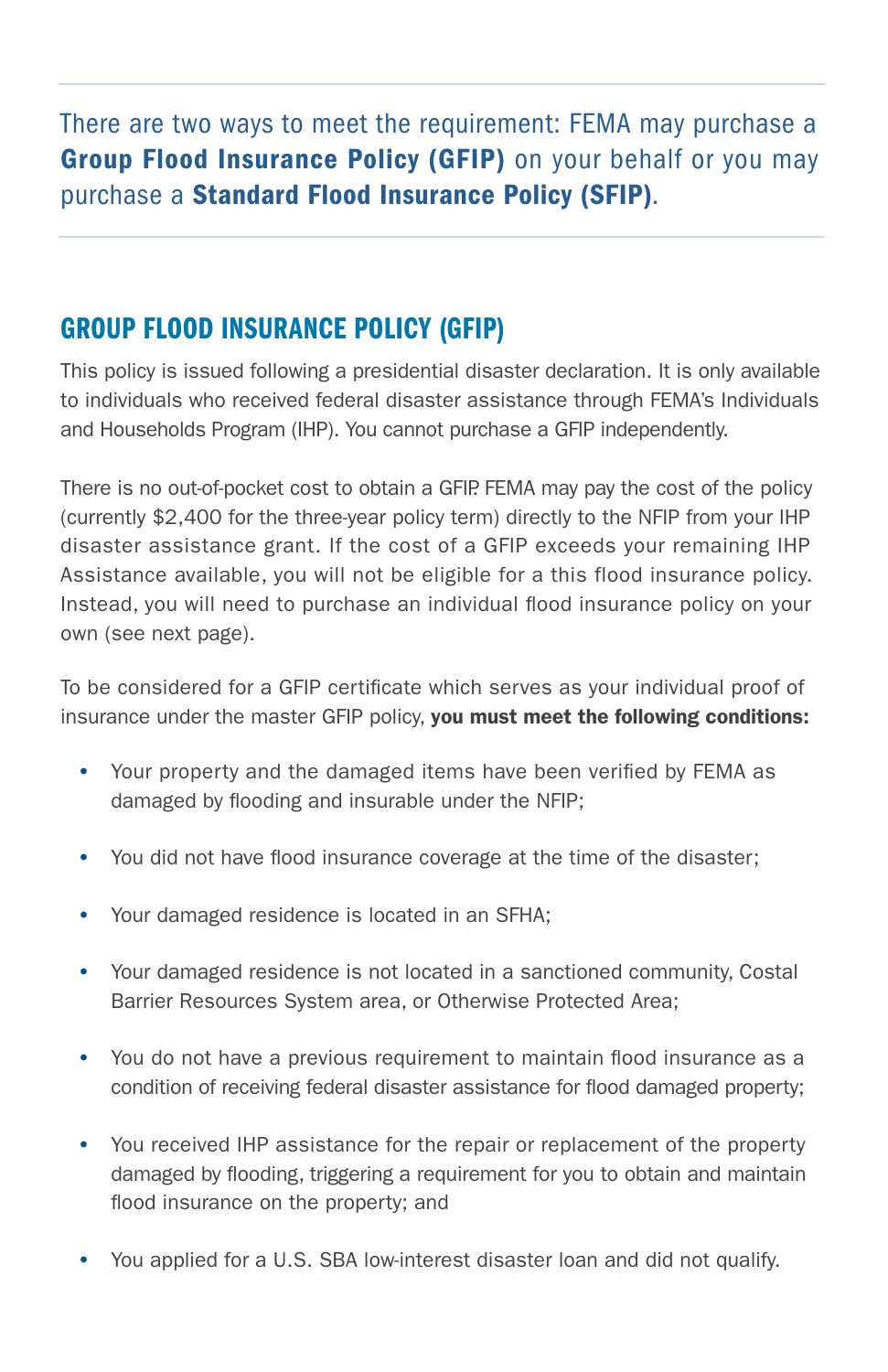The master GFIP policy term is for 36 months and begins 60 days after the date of the presidential disaster declaration. However, individual coverage becomes effective 30 days following NFIP's receipt of your name and premium payment from either the state, local, territorial or tribal government or FEMA.

A GFIP certificate covers both building and contents, or just contents if you are a renter. Presently, the amount of coverage for the individual GFIP policy is \$75,800. There are two separate deductibles: \$200 for the building and \$200 for contents. You may choose to upgrade coverage by switching to an SFIP at any point during the term. To do so, you must cancel your GFIP—you can't have both.

| <b>TYPES OF COVERAGE</b>                            | <b>GROUP FLOOD</b><br><b>INSURANCE POLICY</b> | <b>STANDARD FLOOD</b><br><b>INSURANCE POLICY</b> |
|-----------------------------------------------------|-----------------------------------------------|--------------------------------------------------|
| <b>Building Coverage</b>                            | \$75,800                                      | up to \$250,000                                  |
| <b>Personal Property</b><br><b>Content Coverage</b> | \$75,800                                      | up to \$100,000                                  |

Keep your contact information updated as the NFIP will send you communications. You will receive a letter 45-days prior to the expiration of your policy reminding you to purchase an SFIP. You must do so within 30 days of the policy expiration to avoid a lapse in coverage and avoid disqualifying yourself from future disaster assistance. The NFIP will send a final reminder at your policy expiration date.

For more information regarding a Group Flood Insurance Policy, call the NFIP Direct at 800-638-6620.

#### STANDARD FLOOD INSURANCE POLICY (SFIP)

If you purchase an SFIP, you may do so through an NFIP Write Your Own (WYO) company or a private insurance company. An SFIP provides coverage up to \$250,000 for a building and up to \$100,000 for contents.

**The WYO Program** allows participating property and casualty insurance companies to write and service federal flood insurance policies in their own names. Companies write policies and process claims while the federal government pays all losses. To purchase flood insurance through a WYO, visit [FloodSmart.gov/flood-insurance-provider](https://www.floodsmart.gov/flood-insurance-provider) or call 800-621-3362.

**Private insurance companies** write and service their own flood insurance policies, separate from the federal government. They are responsible for processing claims and paying losses themselves. To purchase flood insurance through a private insurance company, contact your insurance agent.